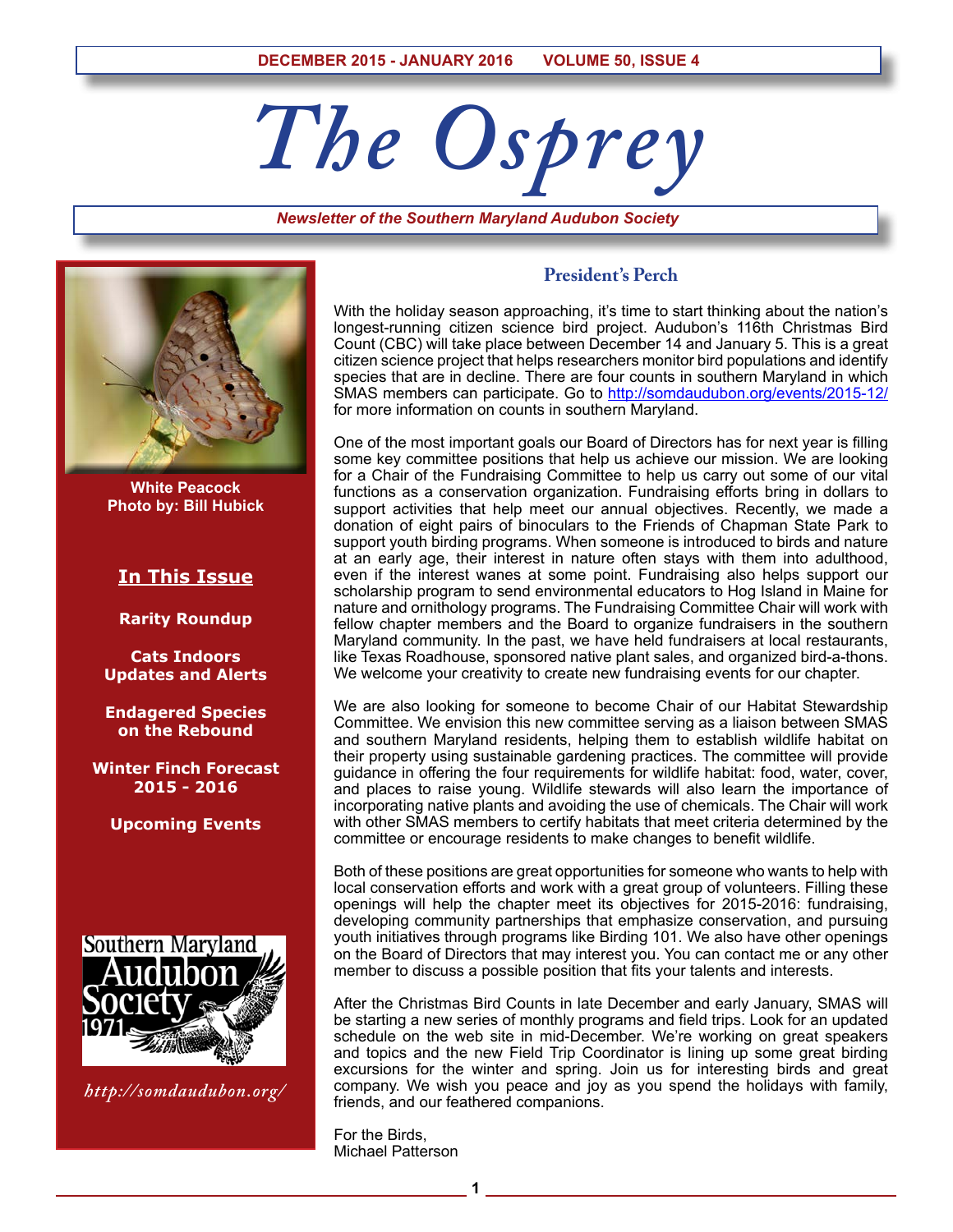#### **Rarity Roundup by Tyler Bell**

This has been an exceptional year for rarities in Maryland. Last winter, a Chestnut-collared Longspur was found in Washington County, the second record for Maryland. Then, a Snowy Plover was located on Hart-Miller Island in Baltimore County, a first state record. Amazing birders because of the odd location, a pair of Brown Boobies, the second record for the state, was found in the inner Harbor of Baltimore in September. The juvenile bird departed but the adult female is still there as of Veterans Day! Also in September, a Reddish Egret was located on Skimmer Island in Ocean City, Worcester County. This bird, a second state record, lingered into October. And finally, a Rock Wren, a second state record, was found in Ocean City. It's hard to say which might be the number one bird since they're all pretty amazing finds.

As I write, a big cold front is pushing into the mid-Atlantic arriving in time for the weekend. Already, over a hundred Cave Swallows have been reported at Cape May, New Jersey. This species is still considered rare in Maryland with a scattering of records mostly in Worcester and St. Mary's (where it was first reported in Maryland back in 2002). If you happen to be birding at Point Lookout State Park and see ANY swallows, carefully scrutinize them. Tree Swallow is possible at this late date but Cave Swallow is almost equally likely!



Rock Wren, Ocean City, MD, 22 October 2015 Photo by George Jett



**Dec 20 – Port Tobacco, MD** Compiler: Gwen Brewer, 410-741-9129 or **3wigeons@verizon.net**

**Dec 27 – Point Lookout, MD** Compiler: Bob Boxwell, 443-404-5549 or **bobboxwell@hotmail.com**

**Jan 3 – Fort Belvoir, VA and MD** Compiler: Kurt Gaskill, 703-768-2172 or **kurtcapt87@verizon.net** MD Sector Leader: Lynne Wheeler, 301-743-3236 or **comstockel@aol.com**

> **Jan 3 – Patuxent River, MD** Compiler: Andy Brown, 410-535-5327 or **brownaj@co.cal.md.us**

#### **Hog Island Audubon Camp, July 2015**



# **Cool Internet Links!**

Western Hummingbirds, East Why is this colorful explosion happening now?: http://birdnote.org/show/western-hummingbirds-east

Stunning Milky Way time-lapse photobombed by Aurora Borealis!

https://www.facebook.com/video. php?v=10153577012364961

Pet Buggy: Most Intelligent Parrot On Earth https://www.facebook.com/PETparadiseWorld/videos/265696156940741/

Man Rescues Injured Baby Deer And Releases It Back To Mom:

https://www.facebook.com/DavidAvocadoWolfe/videos/10153082877251512/

20 Greatest Bird Photobombs Of All Time http://www.rantpets.com/2015/09/08/15-greatest-bird-photobombs-of-all-time/?utm\_campaign=RantPetsFB&utm\_ source=facebook.com&utm\_medium=referral

Nature's greatest artist? One talented little pufferfish hopes to impress a female with his masterpiece: https://www.facebook.com/BBCOne/videos/851829108170842/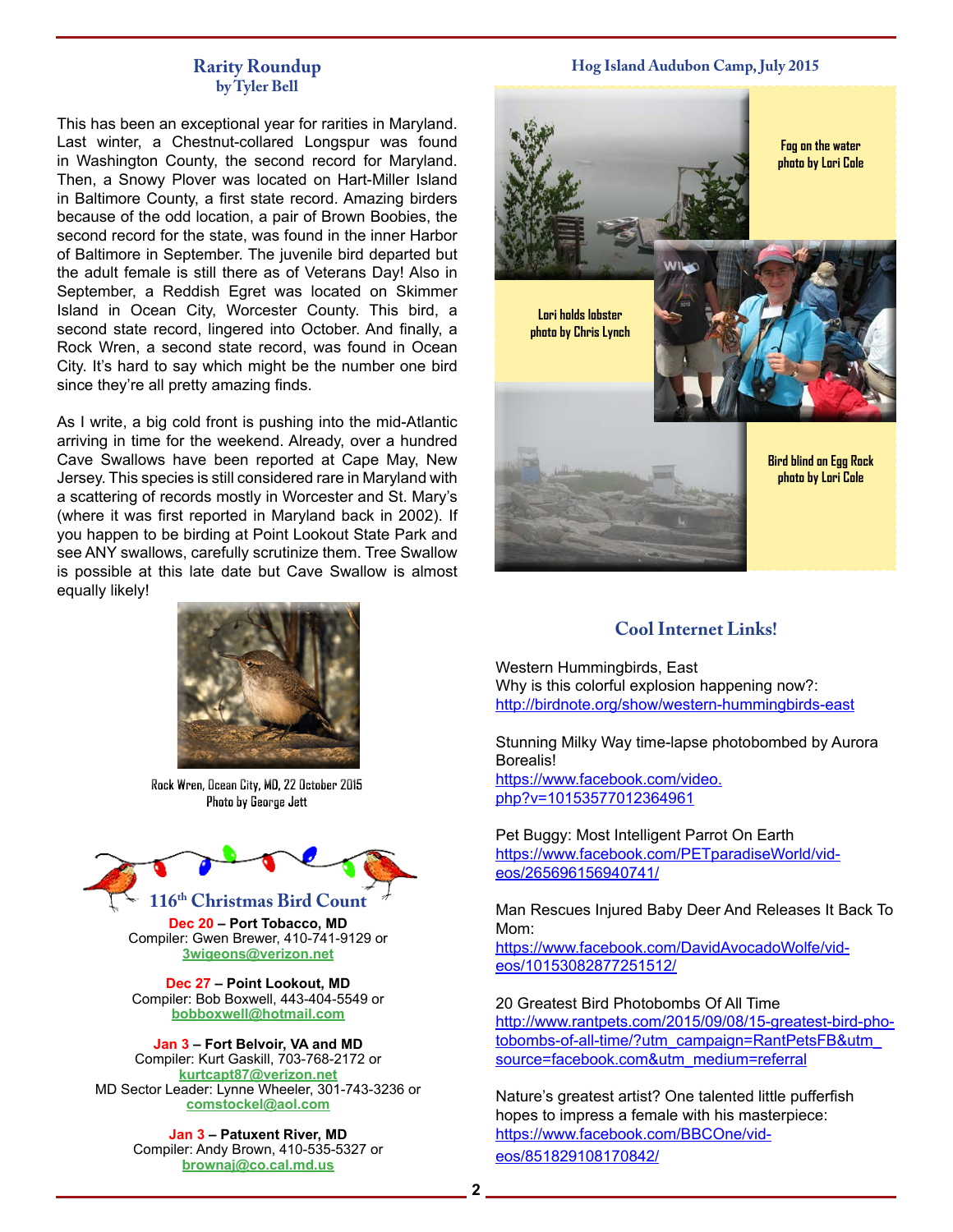

#### **Cats Indoors Updates and Alerts: VICTORY IN NEW YORK!**

Governor Cuomo this week vetoed legislation that would have dedicated public funding to Trap, Neuter, Release (TNR) programs throughout the state. This is a tremendous victory for conservation in New York due in no small part to each of you that took action. Thank you.

According to the governor's veto message, the proposed bill was "problematic" for a number of reasons. First, the bill diverted funds from existing and effective programs. Second, the practice of releasing feral cats into the environment, a core part of TNR programs, is prohibited by law. Third, scientific evidence indicates that TNR does not reduce feral cat populations. Lastly, the governor cited the impacts of feral cats on wildlife, "including threatened and endangered species, habitats, and food sources for native predators."

You can read ABC's press release on the subject [here.](http://abcbirds.org/article/new-york-governor-vetoes-feral-cat-bill-protects-wildlife/)

#### **Chesapeake Now: Little Wings, Big Story. An Endangered Species on the Rebound Story by Mark Hendricks**

#### **Once an endangered species, the Piping Plovers of Assateague Island find sanctuary and are on the rebound**

I'm staring through the view finder of my camera, which when attached to a 400mm lens makes an excellent makeshift spotting scope, scanning the beach for the nest of a piping plover (*Charadrius melodus*). The nest is difficult to find, the tiny eggs look more like spotted pebbles and are camouflaged perfectly in the sand. I am in the northern portion of the seashore, an area that plovers have used in seasons past, and this year is no different.

"This is going to be a good day," I say to Kelly Taylor, my guide and the park's science communicator, as the avian team (aka "plover crew") begins to unload their equipment. I am now going to eyewitness conservation in action, amongst the dunes of Maryland's famed barrier island.

#### **The Island & the Plovers**

Assateague Island is an ecological wonderland where visitors come from all over the world to experience the park's iconic wild horses and spend the day along its many miles of pristine beach. But beyond the recreational opportunities that abound here, it also serves as critical nesting habitat for some of the region's sensitive avian species, the most notable being the piping plover. The plover is a small—no bigger than 18 centimeters—sand colored shorebird that inhabits Assateague Island from March through September. While most visitors may never have caught a glimpse of one, you have probably unknowingly heard its loquacious peep-lo, peep-lo during a day strolling through the dunes and beach that are required by this bird to successfully procreate.

Yet the story of the plover is one of redemption: a drama where certain extinction caused by human encroachment was avoided because of foresight and human intervention. It was not in the too distant past when the survival of the plover looked grim; population numbers were at record lows. Yet, due to sound scientific-based management, things are looking up for this most adorable looking bird that lives part of its year here in The Free State.

The species experienced its first brush with extinction in the early 20th century due to uncontrolled hunting because, unfortunately for the plovers, their feathers made for popular adornment on not-so-stylish women's hats. Thanks in part to the Migratory Bird Treaty Act of 1918, this inauspicious fashion statement trends no longer but the second, continuing long-term threat facing the plover does—loss of natural habitat along the Atlantic coast. In the years following World War II, much of the plovers' nesting grounds were lost due to development that coincided with resort communities. What little habitat remained was compromised in part by overly managed, highly groomed beaches for recreational use, which resulted in significant decline to population levels. This, in turn, led the federal government to list the Atlantic Coast population of piping plovers as threatened under provisions set forth by the United States Endangered Species Act in 1986 (while their counterparts in the Great Lakes region were listed as endangered).

Since then, the Atlantic Coast population of piping plovers has experienced a fairly steady increase in population abundance. In 2010 there were a total of 1,782 breeding pairs, with a breeding range stretching from Newfoundland, Canada, down to North Carolina. To put that in perspective, there were only 790 breeding pairs when they were listed in 1986. To maintain a stable population there would need to be at least 2,000 breeding pairs for five consecutive years. Without protected land free from development the plover cannot maintain a viable population, hence the importance of Assateague Island to their overall recovery. "Most beaches along the Atlantic Coast have been developed into resort communities where over-wash zones and natural beaches no longer exist," says Ashlie Kozlowski, outreach coordinator for the nonprofit Assateague Island Alliance. "Assateague Island is the only place piping plovers nest in Maryland."

To maintain a stable population, however, the plovers need more than just undeveloped beach; they need higher rates of chick survival. Predation on their eggs is a major factor limiting population growth.

This is where the "plover crew" steps in. (continue here: http://tinyurl.com/pipl-recovery )

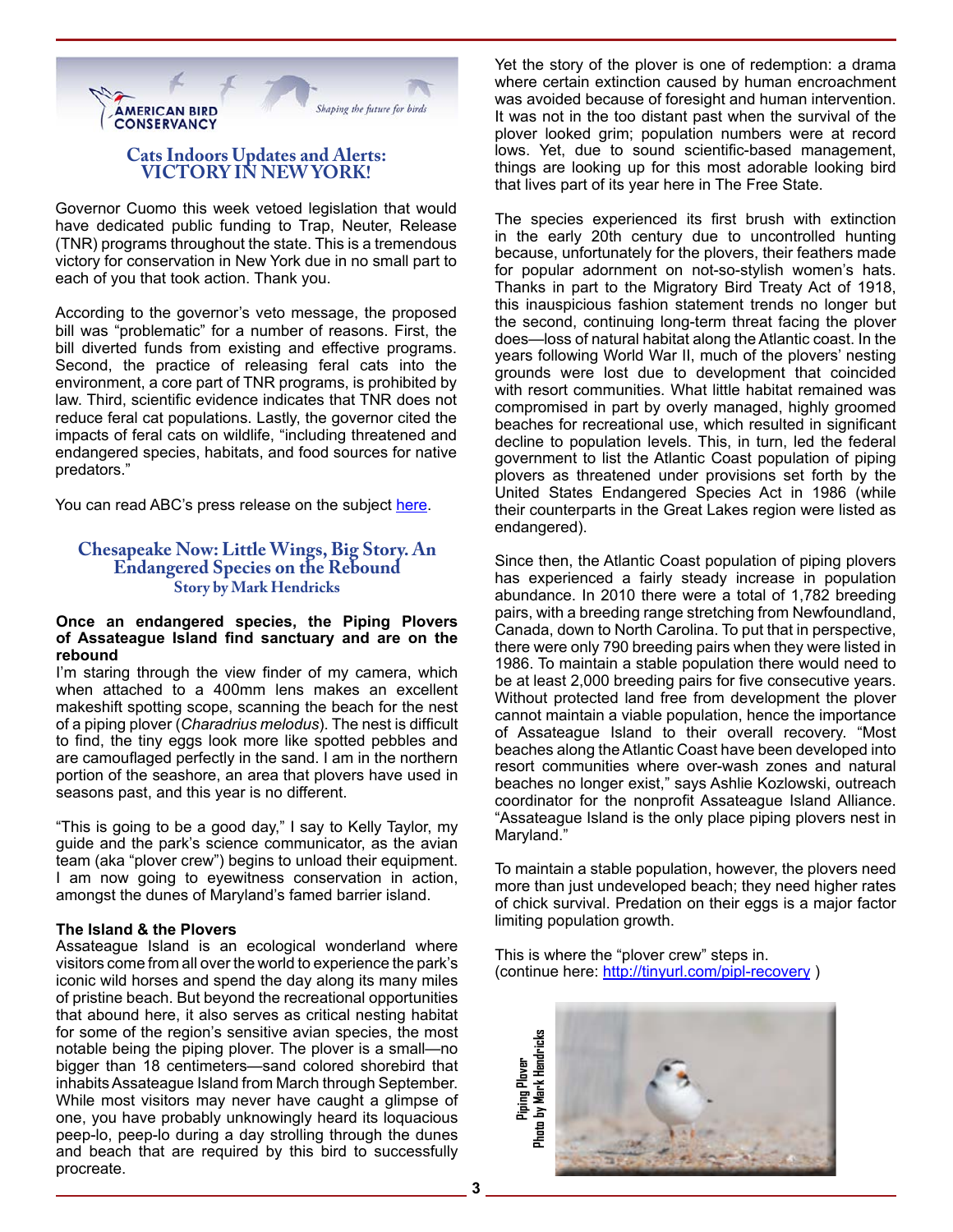## **Winter Finch Forecast 2015 - 2016 by Ron Pittaway**

**GENERAL FORECAST:** This winter, spruce seed specialists such as White-winged Crossbills and Pine Siskins should be concentrated in eastern and western North America where cone crops are heaviest. Northwestern Quebec and Ontario have the least spruce cone abundance with only poor to good crops. Conifer crops including on ornamentals are heavier in southern Ontario and could attract finches. Common Redpolls may move into southern Ontario because birch seed crops are low to average in northern Canada. A small flight of Evening Grosbeaks is expected in the East because of increasing numbers due to expanding spruce budworm outbreaks in Quebec. Pine Grosbeaks also should move south in small numbers because the mountain-ash berry crop is below average in northern Ontario. Expect a scattering of Red Crossbills across the East this winter. See individual forecasts for the details.

**INDIVIDUAL FORECASTS:** Forecasts apply mainly to Ontario and adjacent provinces and states. Three irruptive non-finch passerines whose movements are often linked to finches are also discussed. Follow finch wanderings this fall and winter on eBird.

**PINE GROSBEAK:** This largest of the finches should move south in small numbers to Algonquin Park and probably farther south. A small flight is indicated because the native mountain-ash berry crop is below average across the boreal forest in Ontario and the crop may become depleted forcing grosbeaks southward. If Pine Grosbeaks come south they will find plenty of European mountain-ash berries and ornamental crabapples in southern Ontario and elsewhere. They relish sunflower seeds at feeders.

**PURPLE FINCH:** Many (not all) should migrate south out of Ontario this fall because cone and deciduous tree seed crops are generally low in northern Ontario. Purple Finches winter in numbers in the north only when the majority of tree seed crops are bumper. An easy way to tell Purple Finches from House Finches is by checking the tip of the tail; it is distinctly notched or slightly forked in Purple and squared off in House Finch. Purples prefer sunflower seeds at feeders.

**RED CROSSBILL:** Expect a scattering of Red Crossbills in the East this winter. Red Crossbills comprise at least 10 "call types" in North America. Some may be full species, but most types are normally impossible to identify without analyzing recordings of their flight calls. Matt Young (may6 at cornell.edu) at the Cornell Lab of Ornithology is studying Red Crossbills and he will identify types if you send him your recordings. The following summary is from Matt who reports "a nice sprinkling of Types 1 and 2 Red Crossbills in central New York State. Type 2s appear to be more common this year across much of the East. Type 10s are occurring from the Great Lakes across the Adirondacks and northern New England into the southern Maritime

Provinces. An early September report of Type 3 in the Great Lakes area makes it the first in more than two years after the massive Type 3 irruption in 2012-13." Red Crossbills, probably Type 2, were seen this summer in the "pine belt" of northeastern Algonquin Park. Look for Type 2s in White Pines in Algonquin along the Barron Canyon Road (no park services) accessible from Highway 17 west of Pembroke.

**WHITE-WINGED CROSSBILL:** This crossbill moves back and forth like a pendulum across the boreal forest looking for bumper spruce cone crops and irrupts south only in years of widespread cone crop failures. They will be scarce in most of Ontario because cone crops are low. They should occur this winter in Atlantic Canada including Newfoundland, which has a heavy spruce cone crop. It is hoped that White-winged Crossbills will move into the northern New England States and the Adirondack Mountains in New York State where spruce cone crops are very good.

**COMMON REDPOLL:** Similar to last winter, expect a southward movement because birch seed crops are low to average across the boreal forest. Birch crops are much better in southern Ontario south of Algonquin Park so watch for redpolls in birches, in European Black Alders, and in weedy fields. At feeders redpolls prefer nyger seeds served in silo feeders. Redpolls are difficult to study in the field because they are so flighty, but much easier to study at feeders. Watch for the rare "Greater" Common Redpoll (rostrata) from Baffin Island and Greenland. Greaters are larger, browner, longer tailed and bigger billed. For ID and photos see links #2 and #3 below.

**HOARY REDPOLL:** Hoaries occur mixed in with flocks of Common Redpolls. The "Southern" Hoary Redpoll (nominate subspecies exilipes) breeds south to northern Ontario and is the usual subspecies seen. "Hornemann's" Hoary Redpoll (subspecies hornemanni) was formerly considered a great rarity south of the tundra. There is an old specimen from southern Ontario in the Royal Ontario Museum, and more recently it has been documented by photos with 10 accepted records by the Ontario Bird Records Committee. For ID and photos of Hornemann's see links #2 and #3 below.

**PINE SISKIN:** Expect very few siskins in Ontario this winter because White Spruce crops are generally low. Siskins likely will be concentrated in western Canada which has heavy spruce cone crops. There were high numbers of siskins in southern Yukon in early September. They also should occur in New York's Adirondack Mountains, the northern New England States, and the Atlantic Provinces which have very good spruce cone crops. Their wheezy calls are the best way to identify siskins flying overhead. At feeders they prefer nyger seeds in silo feeders.

**EVENING GROSBEAK:** Breeding numbers have been building in Quebec linked to a greater food supply from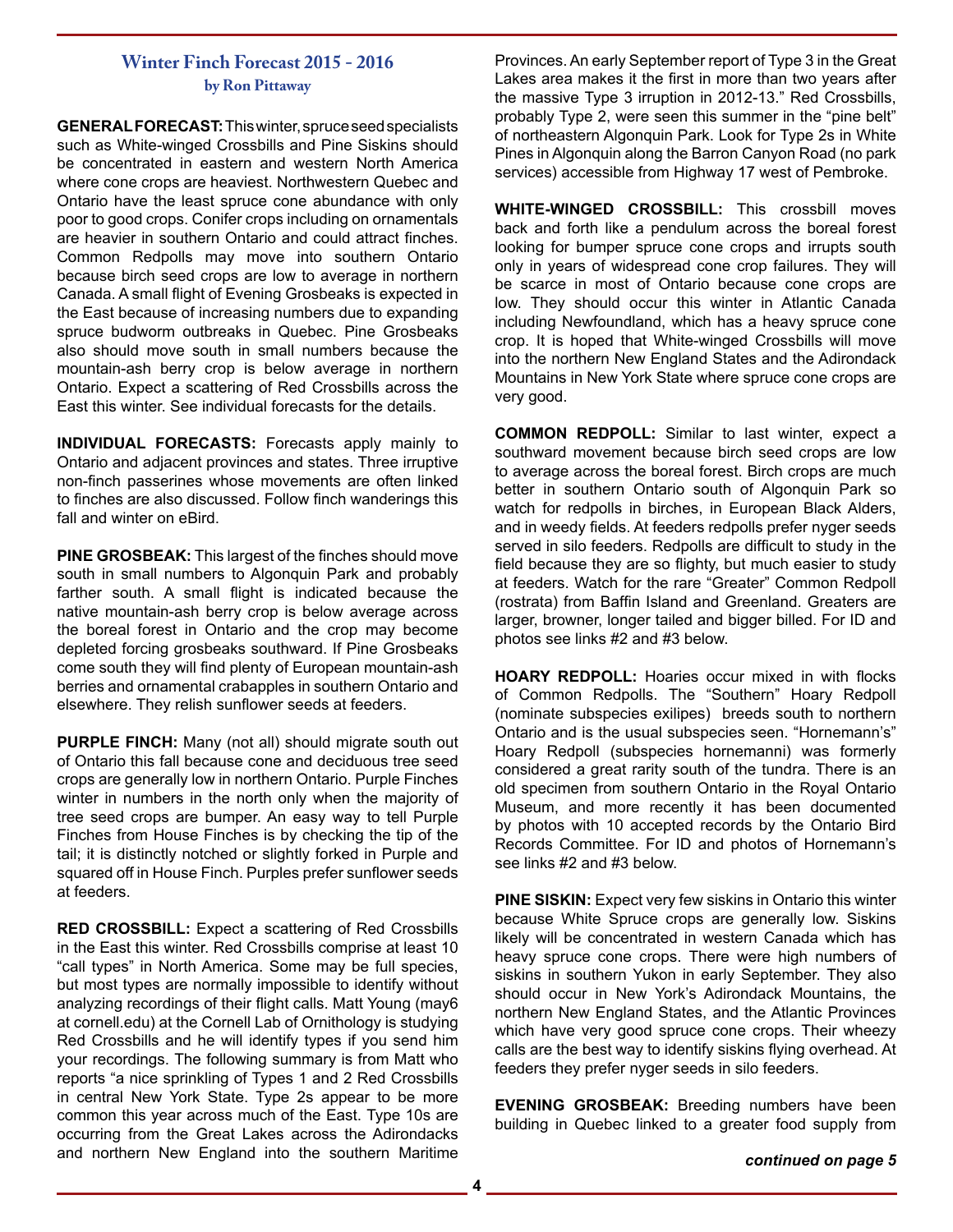increasing outbreaks of spruce budworms, so a small southward flight is likely. Tyler Hoar recently saw small flocks of Evening Grosbeaks roaming in widely separated areas of northern Ontario and western Quebec. Tyler reported that "central Ontario feeders may hold these birds from coming south in sizable numbers." However, this spectacular grosbeak should be watched for in eastern Ontario, the Adirondacks and northern New England. The feeders at the Visitor Centre in Algonquin Park usually have grosbeaks in winter. Evening Grosbeaks prefer black oil sunflower seeds.

For the full text, see this link: http://jeaniron.ca/2015/ forecast15.htm

# **SMAS to Benefit from a New Course offered by St. Mary's College of Maryland**

The Southern Maryland Audubon Society mail box received an exciting opportunity in a letter to us last June. The college informed us of a new capstone course which will enhance students' data-analysis, problem solving, project management, and client service skills. They offered to provide data-analysis consultant services at no cost. The idea is that learning through service activities it can yield large benefits for both students and the community. In this case, it is our society!

A team of upper-division students, directed by Emek Rose, Assistant Professor of Mathematics, and Amy Henderson, Assistant Professor of Economics have already been given access to 30 years of Port Tobacco bird count data from our National Audubon Christmas Bird Count division. The expectation is that the consulting team will design and implement a professional analysis, culminating is a whitepaper which will be presented to SMAS in May 2016.

SMAS board member, Lynne Wheeler, is the point person interfacing with the team. She has provided the college with a proposal for the free data-analysis service, facilitated in garnering the data, and answering questions as they appear.

Lynne states *"I included many questions in our proposal, 'To what extent have numbers of each species changed, or total number of birds counted?', 'What factors account for statistically significant changes', 'Is there a correlation to Port Tobacco River water quality data?' I was amazed at the timing of this letter as I had just been contacted by the Port Tobacco River Conservancy a week before inquiring about bird count data along the river. My response being, we have tons of data but who can analyze it? Then SMAS receives this opportunity. Funny how things happen! This is a big data base to process and evaluate. I am excited for SMAS and the learning experience for the students."*

The whitepaper will be presented at the Monthly Meeting Program in May. This is another effort of SMAS focusing in partnerships with other conservation groups and spreading our wings out to the community of southern Maryland.

*Southern Maryland Audubon Society*

# ADOPT-A-RAPTOR

Foster Parents Needed!!



The Southern Maryland Audubon Society supports raptor conservation and research projects in the Southern Maryland area through the "Adopt-A-Raptor" Program. The program currently includes four species: **Osprey, Barn Owl, American Kestrel and Northern Saw-whet Owl**. Each bird is banded by a licensed bird bander with a serially numbered metal band, in cooperation with the U.S. Bird Banding Laboratory. A limited number of birds are available for adoption each year!

#### **"Adopt-A-Nest" now available for Osprey, Barn Owl & Kestrels!**

#### Adoptive "parents" will receive:

A certificate of adoption with the bird's band number, and location and date of banding.

Information on the ecology and migration patterns of the species

Any other pertinent information that may become available

#### Your support helps provide:

- Barn Owl Nest Boxes
- Osprey Nesting Platforms
- Kestrel Nest Boxes
- Mist Nets or Banding Supplies

Complete the form below to "Adopt-A-Raptor" with the Southern Maryland Audubon Society

--------------------------------------------------------------------------------------------- *Mail completed form to: Melissa Boyle, Adopt-a-Raptor, 10455 Point Lookout Rd. Scotland, MD 20687*

Name:\_\_\_\_\_\_\_\_\_\_\_\_\_\_\_\_\_\_\_\_\_\_\_\_\_\_\_\_\_\_\_\_\_\_\_\_\_\_\_

as it should appear on Adoption Certificate

Address:

I wish to adopt:

 $($ # of) Osprey, \$10 each / \$25 per nest

(# of) Barn Owl, \$25 each / \$50 per nest

(# of) Northern Saw-whet Owl, \$30 each

(# of) American Kestrel, \$35 each / \$75 per nest

\_\_\_\_\_\_\_\_\_\_\_\_\_\_\_\_\_\_\_\_\_\_\_\_\_\_\_\_\_\_\_\_\_\_\_\_\_\_\_\_\_\_\_\_

Amount Enclosed:

*Make checks payable to: Southern Maryland Audubon Society*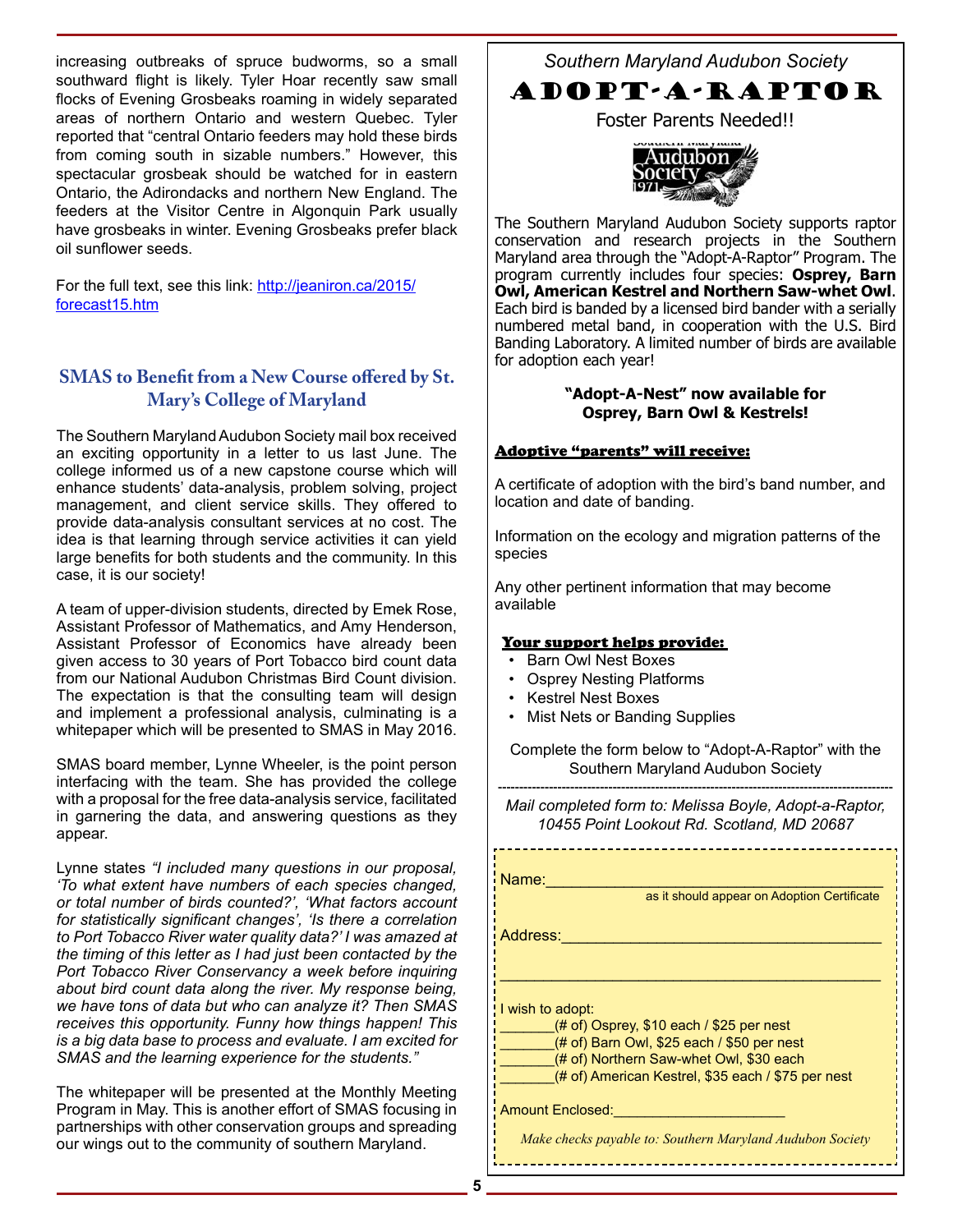# **eBird And Macaulay Library: Next Generation Tools For Rich Media 3 November 2015**

It's no surprise that birders are a visual and aural community—after all, we spend most of our time searching for birds by sight and sound. Millions of birders around the world now carry cameras into the field, and many people also record bird sounds using smartphones. Until now, this rich resource of bird photos and sounds has been scattered across disparate resources, or in the worst cases has not been captured at all. Using the data collection power of eBird, and the long-term curation and archival capabilities of the Macaulay Library, we've created a home at the Cornell Lab for this next generation of bird information. Leveraging the strengths of both projects, we've developed a scientific foundation and a streamlined process for collecting rich media that provides a long-term, open data resource searchable by birders and scientists alike—a real-time, digital natural history collection. And did we forget to mention, it's incredibly fun? Through a simple drag-and-drop process, it is now easy to illustrate your eBird checklists with photos and audio files, not only providing documentation for your bird records, but also creating a visual and audio tapestry of what you're encountering in the field, and easily share it with others.

Read more at: http://ebird.org/content/ebird/news/rich\_ media\_launch/

# **Upcoming Events**

#### **January 6 – WEDNESDAY – 7:30 p.m. – 9:00 p.m. MONTHLY MEETING PROGRAM**

#### **Charlotte Hall Library, St. Mary's County** *"EDUCATORS PRESENT – OUR HOG ISLAND, MAINE EXPERIENCE"*

LORI COLE, MAYA HUCHLA, and GAYLE BYLAN

Every year SMAS gives a scholarship to teachers and environmental educators from our community to attend National Audubon's Camp in Hog Island, Maine. The camp offers many programs to select from; the two our teachers usually sign up for are Sharing Nature: *An Educator's Week or Field Ornithology*. Come and hear our 2015 scholarship winners share about their experience last summer. This is a great time for any teachers who are considering applying for our 2016 scholarships to get in depth knowledge about this wonderful opportunity and SMAS contribution.

#### **January 10 – SUNDAY – 8 a.m. – 12 noon FIELD TRIP**

**Patuxent River Naval Air Station, St. Mary's County** "WINTER BIRDS AND TUNDRA SPECIALISTS AT PAX RIVER AIRFIELD"

Leader: Kyle Rambo

We are fortunate to have access to airfields that provide tundra like habitat. This trip will feature typical winter airfield birds such as Snow Buntings, Lapland Longspurs, Short-eared Owls, Horned Larks, Savannah Sparrows, and possible Wilson's Snipe and Peregrine Falcon. Preregistration is required and open to U.S. citizens only. Trip is limited to 10 people. Must bring a photo I.D. Meet at Gate #1 Visitor Parking Lot. RSVP to Kyle at 301-757- 0005, or kyle.rambo@navy.mil

#### *continued on page 7*

|        | <b>MEMBERSHIP APPLICATION</b>                                                                                                                                                                                                                                                                                                                                                                                   |
|--------|-----------------------------------------------------------------------------------------------------------------------------------------------------------------------------------------------------------------------------------------------------------------------------------------------------------------------------------------------------------------------------------------------------------------|
| $\Box$ | Please enroll me as a member of the Southern Maryland Audubon Society. All of my membership dollars will help support local conservation<br>initiatives and enable us to provide southern Maryland teacher education scholarships to attend Hog Island, Audubon Camp in Maine.                                                                                                                                  |
|        | Individual/Family: 1year \$20 2year \$35 3year \$45<br>$\Box$<br>Lifetime Membership: 5500<br>$\Box$<br>Donation:<br>$\Box$                                                                                                                                                                                                                                                                                     |
| $\Box$ | Please enroll me as a first time member of the National Audubon Society. You will automatically become a member of the Southern Maryland<br>Audubon Society. You will receive six issues of National's award winning Audubon Magazine. A fraction of my dues will be received to our chapter.<br>Your renewal information will come directly from the National Audubon Society.                                 |
|        | Introductory Offer: 1 year \$20<br>$\Box$                                                                                                                                                                                                                                                                                                                                                                       |
|        | Name:                                                                                                                                                                                                                                                                                                                                                                                                           |
|        | State:<br>Zip: The Contract of the Contract of the Contract of the Contract of the Contract of the Contract of the Contract of the Contract of the Contract of the Contract of the Contract of the Contract of the Contract of the Contr<br>City:                                                                                                                                                               |
| $\Box$ | Please enroll me for electronic delivery of our monthly newsletter The Osprey: ___ Email me a link to download the pdf, ___ Email me a notice it is<br>available on the website. My email address is: <b>All and According the Contract Contract Contract Contract Contract Contract Contract Contract Contract Contract Contract Contract Contract Contract Contract Contract Contract</b><br>me a paper copy. |
|        | Please make your check payable to Southern Maryland Audubon Society or National Audubon Society.                                                                                                                                                                                                                                                                                                                |
|        | Mail to: Southern Maryland Audubon Society, P.O. Box 181, Bryans Road, MD 20616.                                                                                                                                                                                                                                                                                                                                |
|        | GREAT NEWS!! You can now go online and join SMAS via PayPal. Go to our website at somdaudubon.org for this new option.                                                                                                                                                                                                                                                                                          |